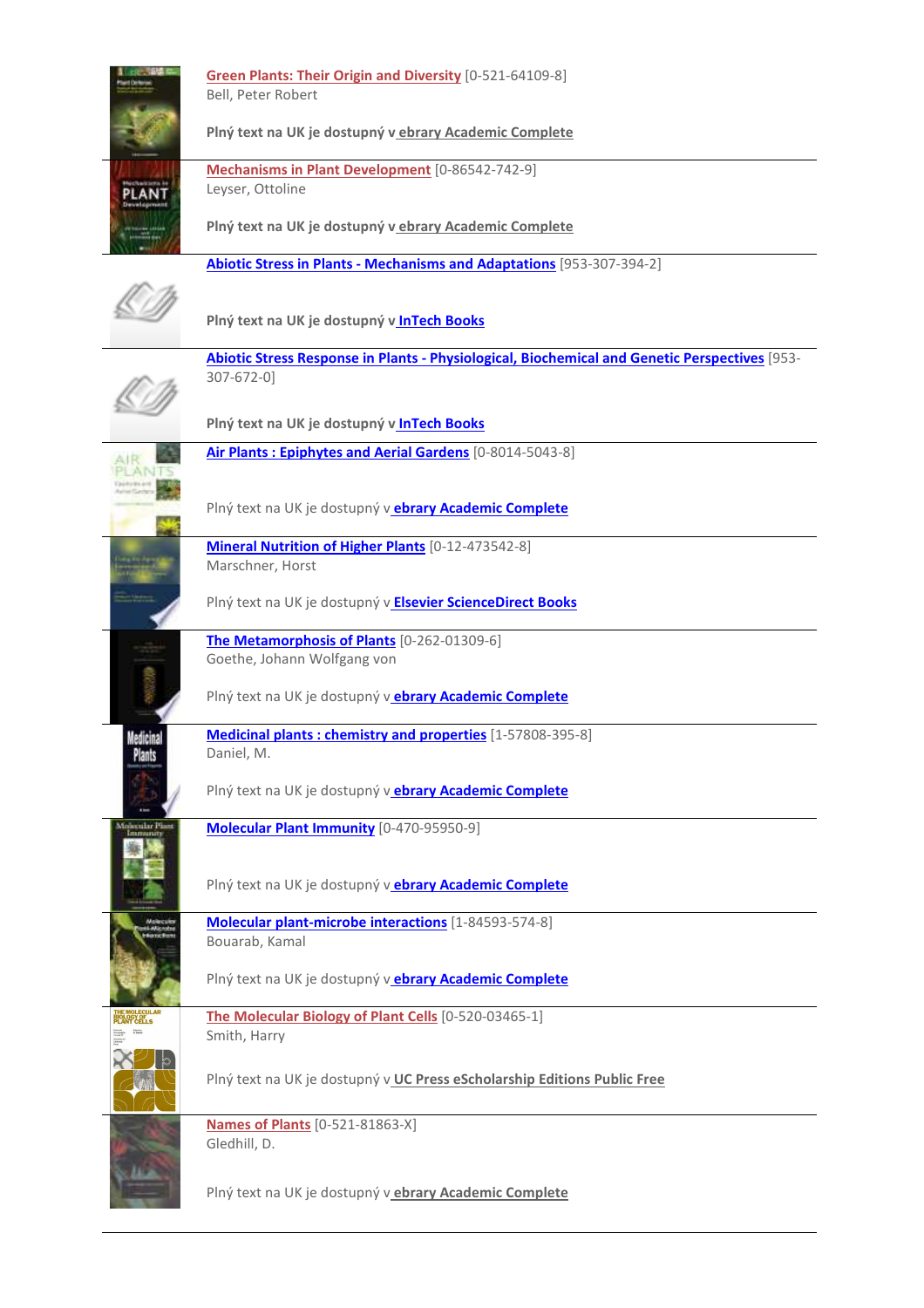|                | Nature's Palette: The Science of Plant Color [0-226-47052-0]<br>Lee, David Webster                                          |
|----------------|-----------------------------------------------------------------------------------------------------------------------------|
|                | Plný text na UK je dostupný v ebrary Academic Complete                                                                      |
|                | Nitric oxide in plant physiology [3-527-32519-0]<br>Hayat, Shamsul                                                          |
|                | Plný text na UK je dostupný vebrary Academic Complete                                                                       |
|                | Origins and Spread of Domestic Plants in Southwest Asia And Europe [1-59874-988-9]                                          |
|                | Colledge, Sue                                                                                                               |
|                | Plný text na UK je dostupný v ebrary Academic Complete                                                                      |
|                | Parasitic flowering plants [90-04-16750-1]                                                                                  |
|                | Heide-Jorgensen, Henning S.                                                                                                 |
|                | Plný text na UK je dostupný v ebrary Academic Complete                                                                      |
|                | <b>Plant abiotic stress (Second edition)</b>                                                                                |
|                | Jenks, Matthew A., Hasegawa, Paul M.                                                                                        |
|                |                                                                                                                             |
|                | Physiology of woody plants [0-12-088765-7]                                                                                  |
|                | Pallardy, Stephen G.                                                                                                        |
|                | Plný text na UK je dostupný v ebrary Academic Complete                                                                      |
|                | Plant Anatomy and Embryology of Angiosperms [81-7133-723-6]                                                                 |
|                |                                                                                                                             |
|                |                                                                                                                             |
|                | Plný text na UK je dostupný vebrary Academic Complete                                                                       |
|                | Plant Biochemistry [0-12-088391-0]                                                                                          |
| <b>XTEMSTE</b> | Heldt, Hans-Walter                                                                                                          |
|                | Plný text na UK je dostupný v ebrary Academic Complete                                                                      |
|                | Plant biotechnology and genetics : principles, techniques and applications [0-470-04381-4]                                  |
| <b>LANT</b>    | Stewart, C. Neal                                                                                                            |
|                | Plný text na UK je dostupný v ebrary Academic Complete                                                                      |
|                | Plant Cell Death Processes [0-12-520915-0]<br>Noodén, Larry D.                                                              |
|                | Plný text na UK je dostupný v ebrary Academic Complete<br>Plný text na UK je dostupný v <b>Elsevier ScienceDirect Books</b> |
|                | Plant defense : warding off attack by pathogens, pests and vertebrate herbivores [1-4051-                                   |
|                | 7589-3]                                                                                                                     |
|                | Walters, Dale                                                                                                               |
|                | Plný text na UK je dostupný v ebrary Academic Complete                                                                      |
|                | Plant Development [0-12-380910-X]                                                                                           |
|                | Timmermans, Marja C. P.                                                                                                     |
|                |                                                                                                                             |